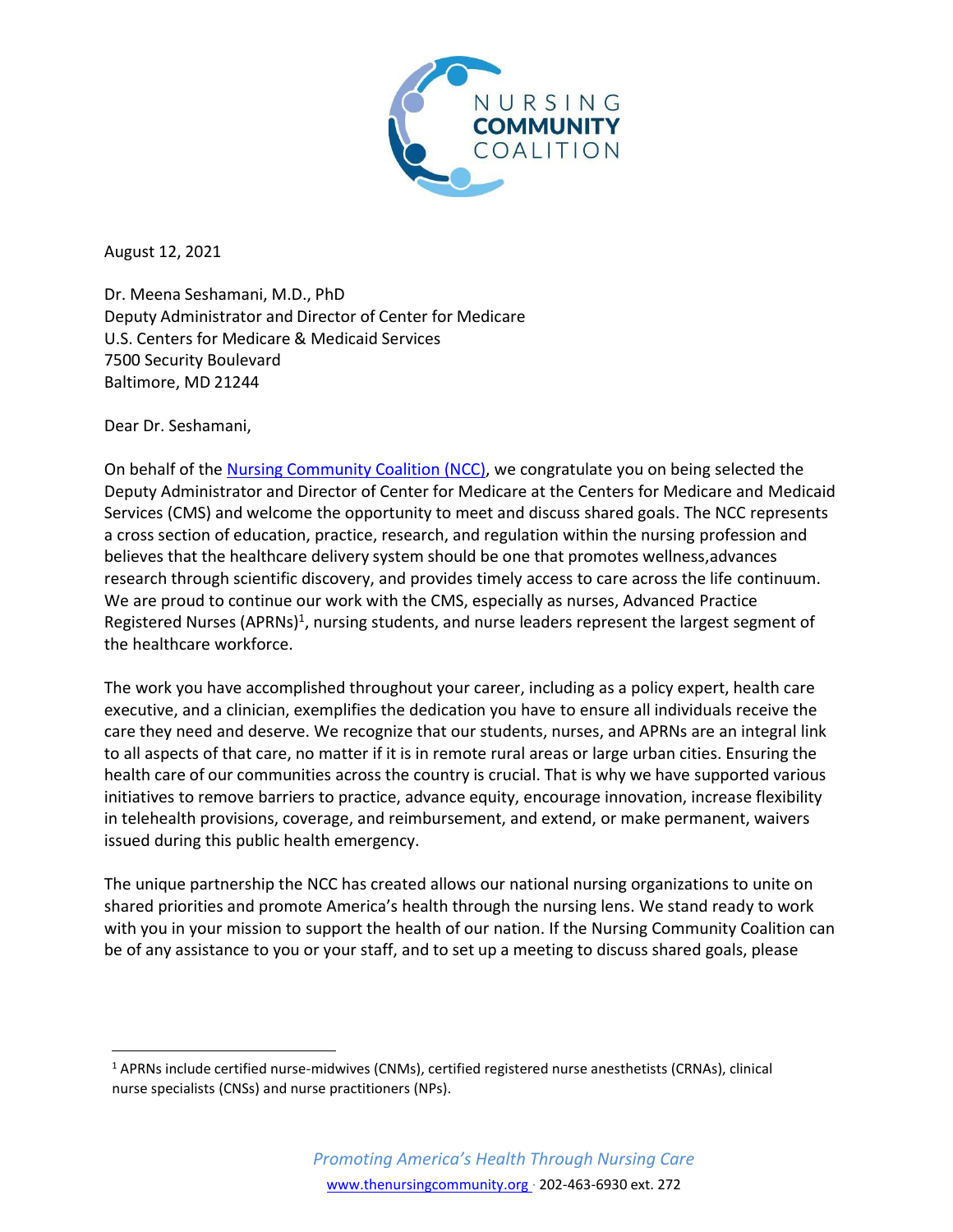do not hesitate to contact the coalition's Executive Director, Rachel Stevenson, at [rstevenson@thenursingcommunity.org](mailto:rstevenson@thenursingcommunity.org) or at 202-463-6930, ext. 271.

Sincerely,

Academy of Medical-Surgical Nurses Academy of Neonatal Nursing American Academy of Ambulatory Care Nursing American Academy of Emergency Nurse Practitioners American Academy of Nursing American Association of Colleges of Nursing American Association of Critical-Care Nurses American Association of Heart Failure Nurses American Association of Neuroscience Nurses American Association of Nurse Anesthetists American Association of Nurse Practitioners American Association of Occupational Health Nurses American Association of Post-Acute Care Nursing American College of Nurse-Midwives American Nephrology Nurses Association American Nurses Association American Nursing Informatics Association American Organization for Nursing Leadership American Pediatric Surgical Nurses Association, Inc. American Public Health Association, Public Health Nursing Section American Psychiatric Nurses Association American Society for Pain Management Nursing American Society of PeriAnesthesia Nurses Association for Radiologic and Imaging Nursing Association of Community Health Nursing Educators Association of Nurses in AIDS Care Association of Pediatric Hematology/Oncology Nurses Association of periOperative Registered Nurses Association of Public Health Nurses Association of Rehabilitation Nurses Association of Veterans Affairs Nurse Anesthetists Association of Women's Health, Obstetric and Neonatal Nurses Chi Eta Phi Sorority, Incorporated Commissioned Officers Association of the U.S. Public Health Service Dermatology Nurses' Association Emergency Nurses Association Friends of the National Institute of Nursing Research Gerontological Advanced Practice Nurses Association Hospice and Palliative Nurses Association Infusion Nurses Society International Association of Forensic Nurses International Society of Psychiatric-Mental Health Nurses National Association of Clinical Nurse Specialists National Association of Hispanic Nurses